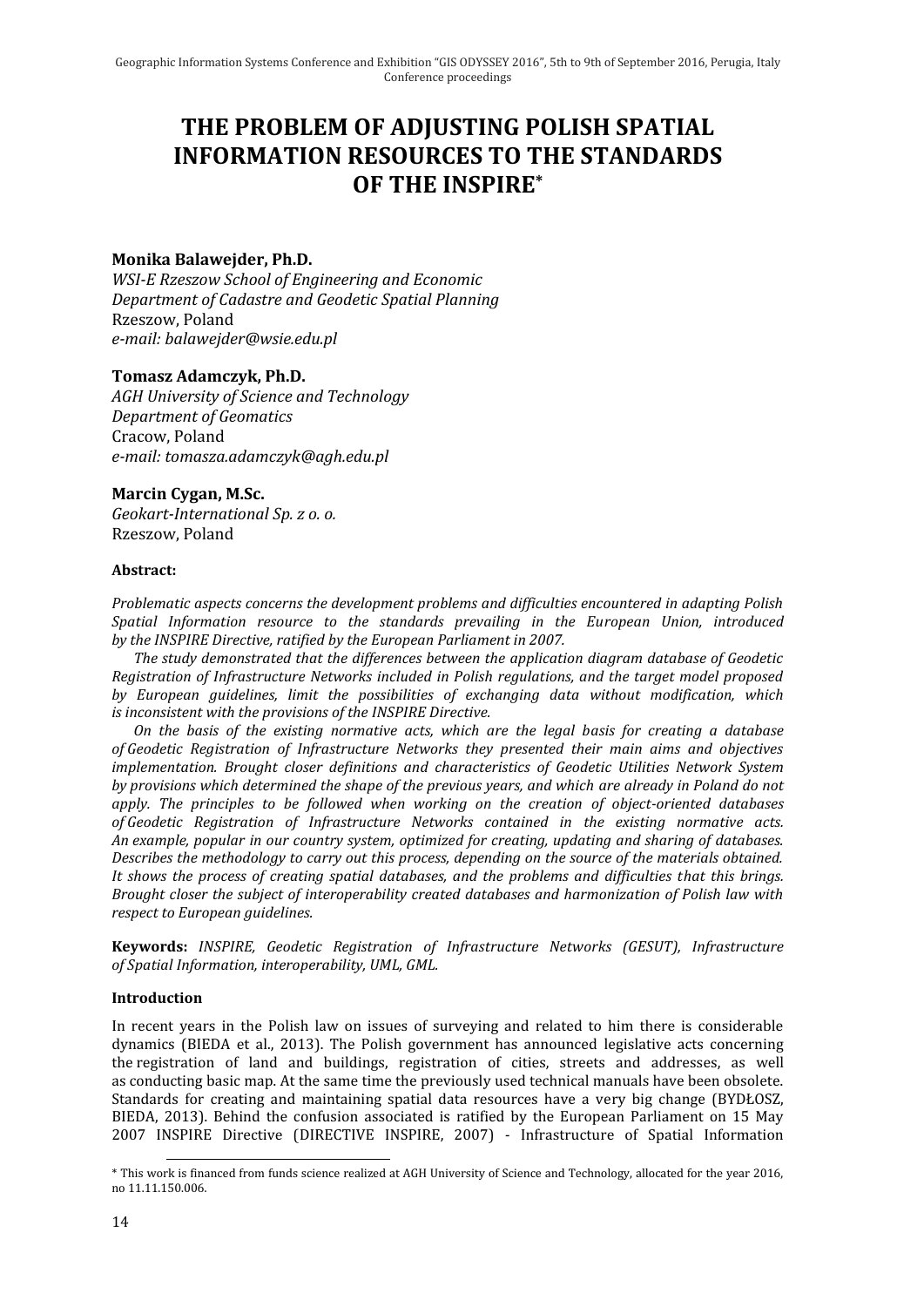in the European Community. Its mission is to create a system to support environmental protection in the Member States (PARZYŃSKI, CHOJKA, 2013). For this purpose, it refers to the life of Spatial Information Infrastructure, uniform standards writing, data sharing. It allows the adoption of such data formats to the European Union were published in the model available for all users (KUBIK, 2009).

Transposition of the European Parliament adopted the Directive on the basis of the Polish Law of 4 March 2010 on Spatial Information Infrastructure (ACT, 2010). It introduces standards for INSPIRE, in laying down ways of storing and sharing of spatial data. They also relate to the creation of databases that make up the content of the basic map, among other things, registration of land and buildings (EGiB), a database of topographical elements (BDOT500) and Geodetic Registration of Infrastructure Networks (GESUT).

The basis of the idea of INSPIRE is the concept of interoperability. Its definition found in the art. 3 points 7 of the Directive: "Interoperability means the possibility for spatial data sets to be combined, and for services to interact, without repetitive manual intervention, in such a way that the result is coherent and the added value of the data sets and services is enhanced" (DIRECTIVE INSPIRE, 2007).

The Directive therefore requires not only the use of universal exchange formats for spatial information. The structure of these data must be identical (PARZYŃSKI, CHOJKA 2013). The way to achieve such a high level specifications for data harmonization, which the directive is defined as follows: "The actions of a legal, technical and organizational, designed to bring about the mutual consistency of these collections and their adaptation to the common and the combined use of" (DIRECTIVE INSPIRE, 2007).

INSPIRE is therefore the basis for the creation of elaboration in the field of numerical cartography in Poland and theoretically guarantee its compatibility with European counterparts. This involves interoperability and harmonization of data, allowing the interchangeability between different administrative bodies at national and European level. Experience shows, however, that despite the efforts there are some problems with the implementation of the Directive standards in our country.

## **Implementing the standards of the INSPIRE Directive**

Regulation of the Minister of Administration and Digitization on the database of Geodetic Registration of Infrastructure Networks , databases of topographic objects and basic map (REGULATION, 2013), promulgated pursuant to art. 19 paragraph 1 point 7 of the Act Law Geodetic and Cartographic (ACT, 1989), obsolete previously used technical instructions - on the basic map K-1 (INSTRUCTION, 1998b) and geodetic network utilities G-7 (INSTRUCTION, 1998a), introducing new standards conducting resource information included in the content of the basic map (REGULATION, 2013). The procedure and rules for creating, updating and sharing of data adapts to the rules in line with the INSPIRE Directive (DIRECTIVE INSPIRE, 2007) and the Law on Spatial Information Infrastructure (ACT, 2010), by introducing an obligation to collect data in a universal and uniform form the whole country of object-oriented databases. Standard their creation has been defined in the regulation as the application diagram UML and GML (REGULATION, 2013).

Regulation (REGULATION, 2013), now repealed, in the idea of INSPIRE, was to unify the standards of resource spatial information, among other important from the point of view of environmental protection. Database-driven application GML schema are created in order to ensure interchangeability of data between public administrations, as well as interstate level within the European Community (BALAWEJDER et al., 2015). However, the legislation in question was very much criticized (IZDEBSKI, 2013) since its inception, for appearing in the errors and inaccuracies (ADAMCZYK et al., 2014).

Regulation (REGULATION, 2013) can be used as a reference confirmation of this principle because the excessive expansion of the document and repeating in several places of the same data resulted in irregularities. An example could be codes columnar objects which differ from each other, as shown in Table 1.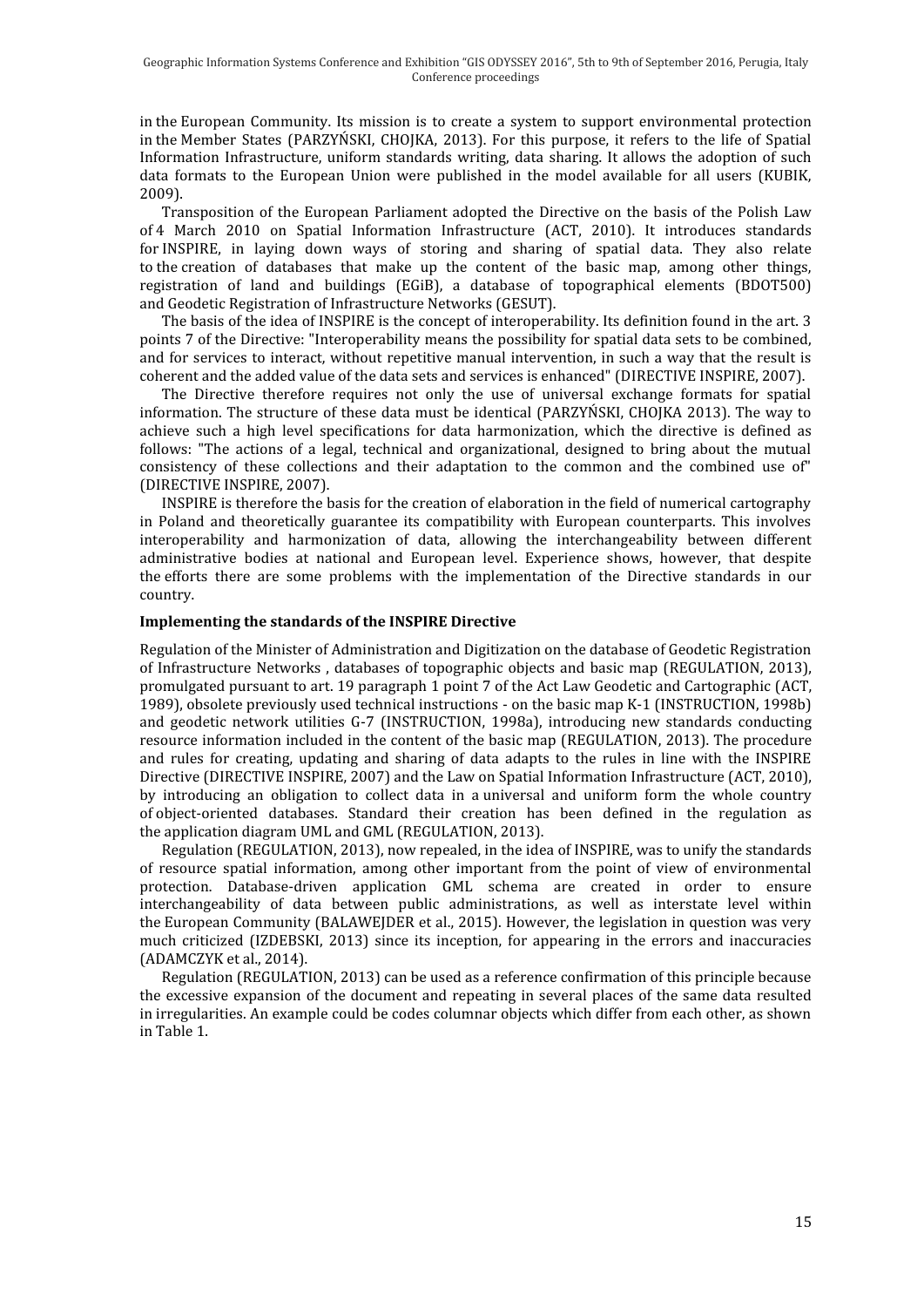Geographic Information Systems Conference and Exhibition "GIS ODYSSEY 2016", 5th to 9th of September 2016, Perugia, Italy Conference proceedings

| Regulation                      | <b>Technical Guidelines INSPIRE</b> |
|---------------------------------|-------------------------------------|
| (Regulation 2013, 2015a)        | (Brönnimann and others 2013)        |
| SM01 lantern                    | SM01 lantern                        |
| SM02 lighting mast              | SM02 lighting mast                  |
| SM03 telecommunication mast     | SM03 telecommunication mast         |
| SM04 pole                       | SM04 pole                           |
| SUSM05 connected pole           | SUSM05 connected pole               |
| SUSM06 lattice pole             | SUSM06 lattice pole                 |
| SUSM07 railway traction pole    | <b>SUSM07</b> traction post         |
| SUSM08 tram traction pole       | SUSM08 wind turbine                 |
| SUSM09 trolleybus pole          | SUSM09 telecommunication tower      |
| SUSM010 wind turbine            | SUSM010 other pole or mast          |
| SUSM011 telecommunication tower |                                     |
| SUSM012 other mast              |                                     |

**Table 1.** Codes of selected objects.

*Source: own analysis.*

The differences between the Regulation (REGULATION, 2013), and Technical Guidelines INSPIRE (BRÖNNIMANN et al., 2013) is quite important, if we consider them in view of the directive. Established on the basis of Spatial Information Infrastructure was to provide opportunity for international interchangeability of data. However, some information from the Polish resource, due to the different structure of the database is difficult or impossible to adapt to European conditions. Polish Regulation (REGULATION, 2013) repealed the beginning of 2015, and in its place created two new Regulation on GESUT (REGULATION, 2015a) and Regulation BDOT500 with a basic map (REGULATION, 2015b). Over whether the new document will explain these inconsistencies have wondered many authors among others SIKORA, ZYGMUNIAK (2015), who led the research in this field. The confirmation of the fact that they are still no accuracy in this respect is the list of codes of selected objects, as shown in Table 1. The first column is presented by codes under Regulation GESUT, BDOT500 and basic map (2013) the same recorded in the regulation of GESUT (2015a). However, in the second column we see the same codes by Technical Guidelines INSPIRE (BRÖNNIMANN et al., 2013). We observe that the same code number are stored in other objects. We can also see that this has not been changed in the new regulation on GESUT (REGULATION, 2015a).

Regulation (REGULATION,, 2013), which was to introduce a higher level of implementation of IT geodetic solutions in Poland, met with a cold reception. From the beginning it was predicted a quick end, and further changes in the regulations. However, in this during much documentation centers adapted their information systems to the new standards. Actually taking decisive steps in terms of changes in regulations, allows them only on minor adjustments.

By introducing two new regulations (separately on GESUT and separately BDOT500 with a basic map) (REGULATION, 2015a, 2015b) in place of (REGULATION, 2013), those provisions did not change significantly. Hasn't diminished the vastness of documents, and further increased the illegibility and ambiguity, because the graphic representation of the elements found in the GESUT Regulation on BDOT500 and basic map (REGULATION, 2015b).

#### **Principles and methodology of creating GESUT databases**

### *GESUT according to the Regulation*

GESUT database stores information about the utilities network (pipes, technical devices and entities managing them). Its territorial scope is of the cadastral unit.

Regulation (REGULATION, 2015a) you can also find a lot of tips, useful in establishing and running the database stuff in the introduction of spatial information and descriptive objects GESUT. This is more difficult than before, since the individual network elements (line segments) are not related to any dependency from the point of view of the application. Connected to consistent geometrically and information database object.

In the course of setting up a database GESUT used hierarchy by source of spatial information. First base is introduced data from direct measurement, referred to the warp state and which meet the requirements of precision. If after these operations remained basic map being developed area of the elements disclosed in the database GESUT, completes the missing objects by digitizing paper map or vectorization of digital maps (REGULATION, 2015b).

The basic GESUT elements are cable network utilities. Its graphical representation are the line or surface (contour), if the diameter of the pipe exceeds 0.5 meters. For power grid and telecommunications may be only a line. Network cables should be topologically related to the columns, technical equipment and protective tubes. Changing the position of these objects will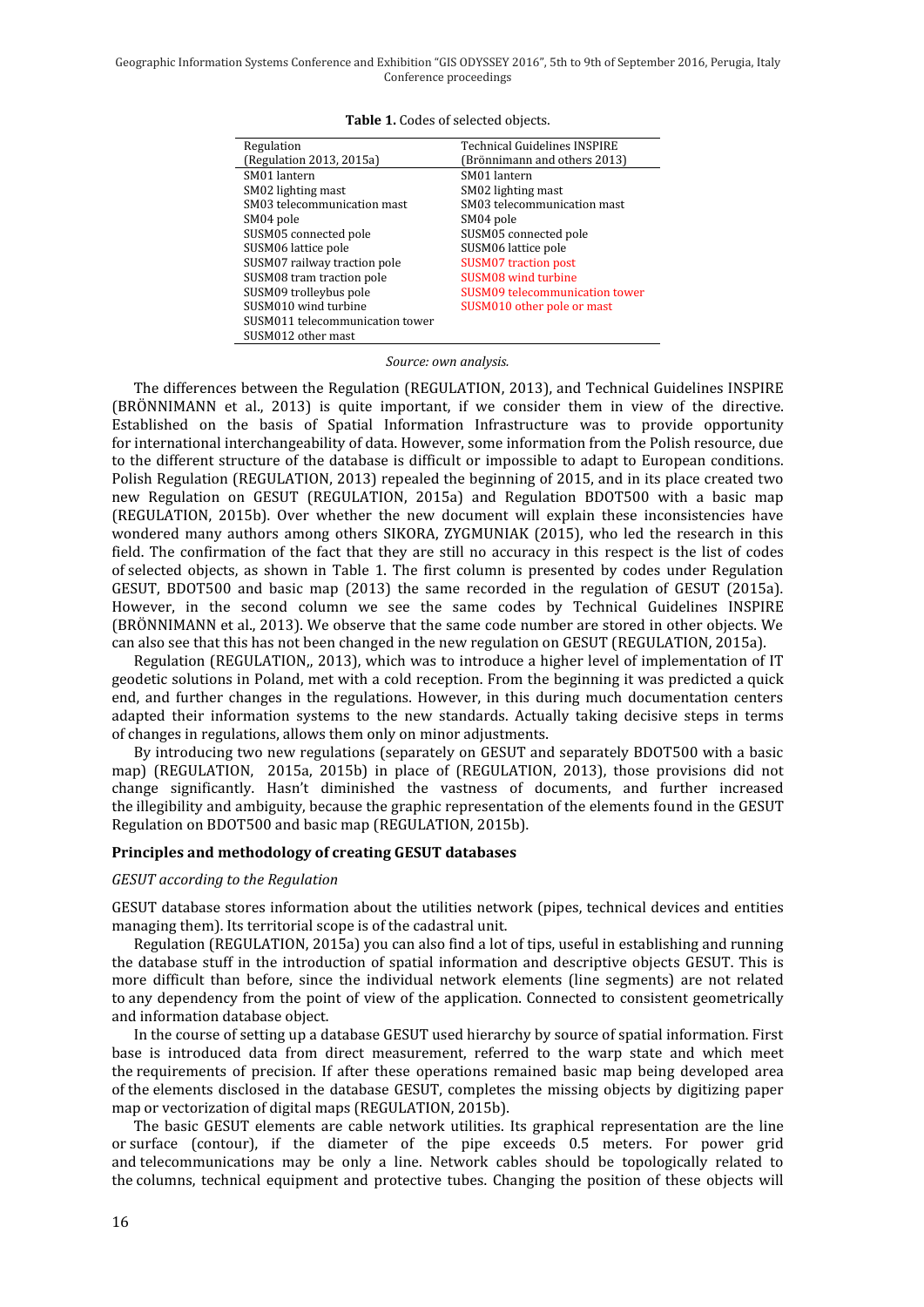also need to modify the line with them. This principle also applies to the relationship connection with buildings. Geometric representation of technical devices to your network utilities may be a point (for example hydrant, grate, outlet channel), line (drainage line), or surface (settler sewer local, transformer station). In contrast, objects such as the hatch, tank introduced by:

the point (symbol) - if all the dimensions of its cross-section does not exceed 0,50 m;

line - where one of the dimensions of its cross section is greater than 0,50 m;

surface (contour) - if all the dimensions of its cross-section in excess of 0,50 m.

It is associated with the development of legibility after printing the finished map. Outline of the hatch with a diameter of 40 cm on the basic map in 1: 1000 scale would be difficult to identify. It is associated with the development of legibility after printing the finished map. Outline of the hatch with a diameter of 40 cm on the basic map in 1: 1000 scale would be difficult to identify. Then the circle will be the single point of taking into account the thickness of the line.

The height of wires and technical equipment is introduced as a separate object, topologically linked to the element to which it refers. It is determined with an accuracy of 0,01 m, in addition to the wire as measured by electromagnetic detectors and flexible lines, such as power cables and telecommunications equipment. Their elevation height is determined with an accuracy of up to 0,1 m (REGULATION, 2015b). The use of objects in the construction of the database structure GESUT creates a problem of segmentation. This issue is the cause of many inaccuracies, because the information contained in Regulation (REGULATION, 2015a) are unfortunately laconic. The basic principle is to divide the objects border cadastral unit and branching points of the wires of the same type (for example type of network, functions conduit). The piping segments fittings network or lines, or other parameters type, as shown in Fig. 1.



**Fig. 1.** Principles of linear object segmentation on the example of a gas network pipeline. *Source: own analysis.*

Also apply the principle of primacy, that is: the cable acting as the "connection" does not share cable with the annotation "distribution" (Fig. 2). However, you may encounter situations in particular just in terms of the relationship between the function of the segmentation and when these general guidelines are inadequate and could use a wider comment.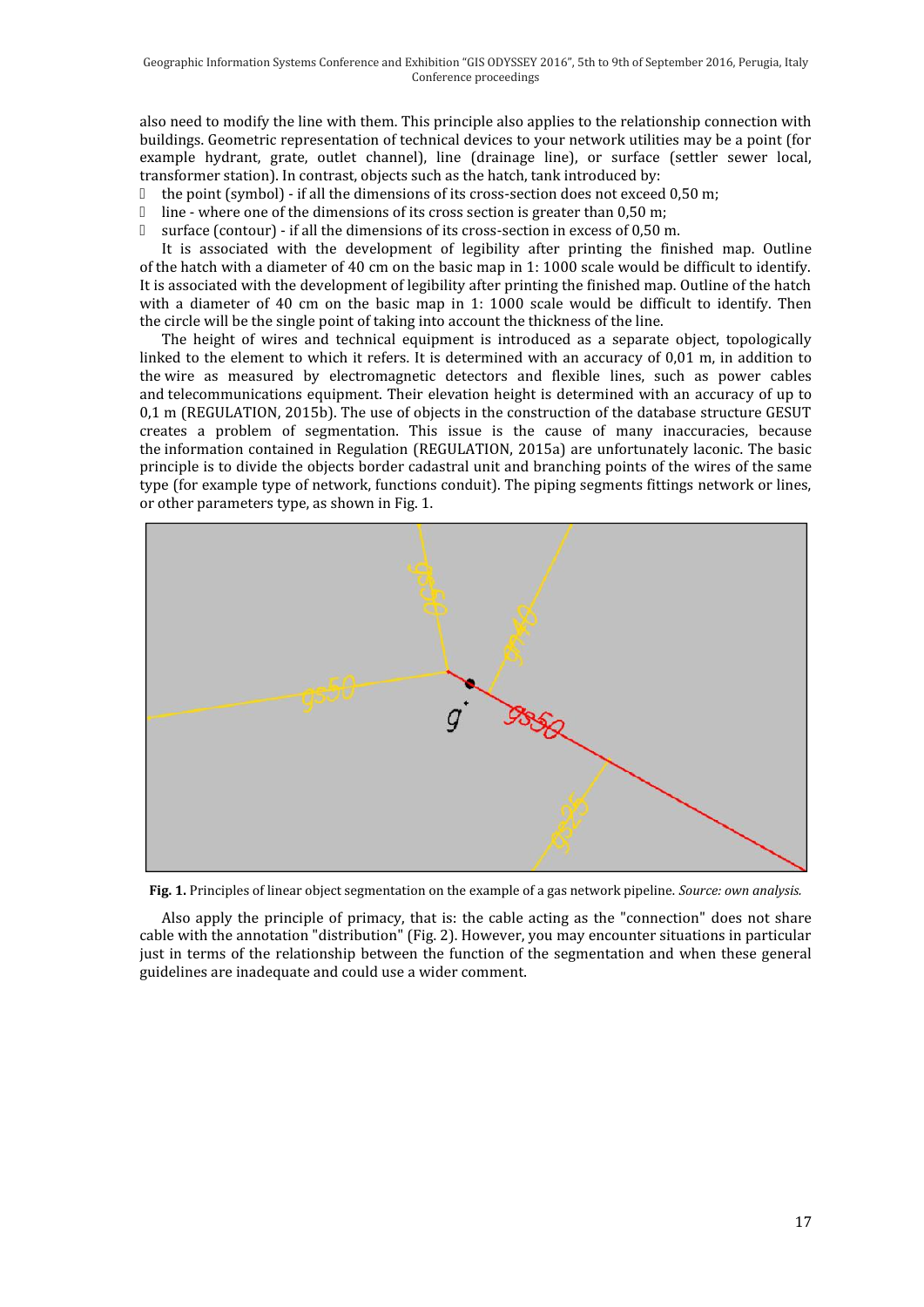Geographic Information Systems Conference and Exhibition "GIS ODYSSEY 2016", 5th to 9th of September 2016, Perugia, Italy Conference proceedings



**Fig. 2.** Principles of linear object segmentation on the example of a telecommunication network cable. *Source: own analysis.*

No precisely formulated solutions in the guidelines for the introduction of objects causes inaccuracies that usually are explained at the level of agreement between the governing authority resource and the contractor assuming database GESUT (surveying company). Such arrangements, depending on the payer are usually different from each other, causing unwanted variations in the development of database records among different documentation centers.

For this example, often supplementation in creating GESUT idea is to introduce the drains with a function defined as "distribution" until the last hatch in front of the building, marking a "connection" before the final stretch between the manhole and buildings, as shown in Fig. 3. This rule is contrary to the accepted rule that no armature wire segments. This is due to the characteristics of the construction of drains and other regulations.



**Fig. 3.** Anomalies in the principles of linear object segmentation on the example of a drainage system pipeline. *Source: own analysis.*

A similar situation, although much rarer, is also in the case of the power grid. Typically, the underground conduit leading from a power pole of the building adopt the attribute "connection" if doesn't have any branches. Sometimes, however, this function is suitable only a fragment of the line from the pole to the cabinet cable to the building. The rest of the cable will be denoted as "other". The logic of this solution results from the approach because of possession. The section between the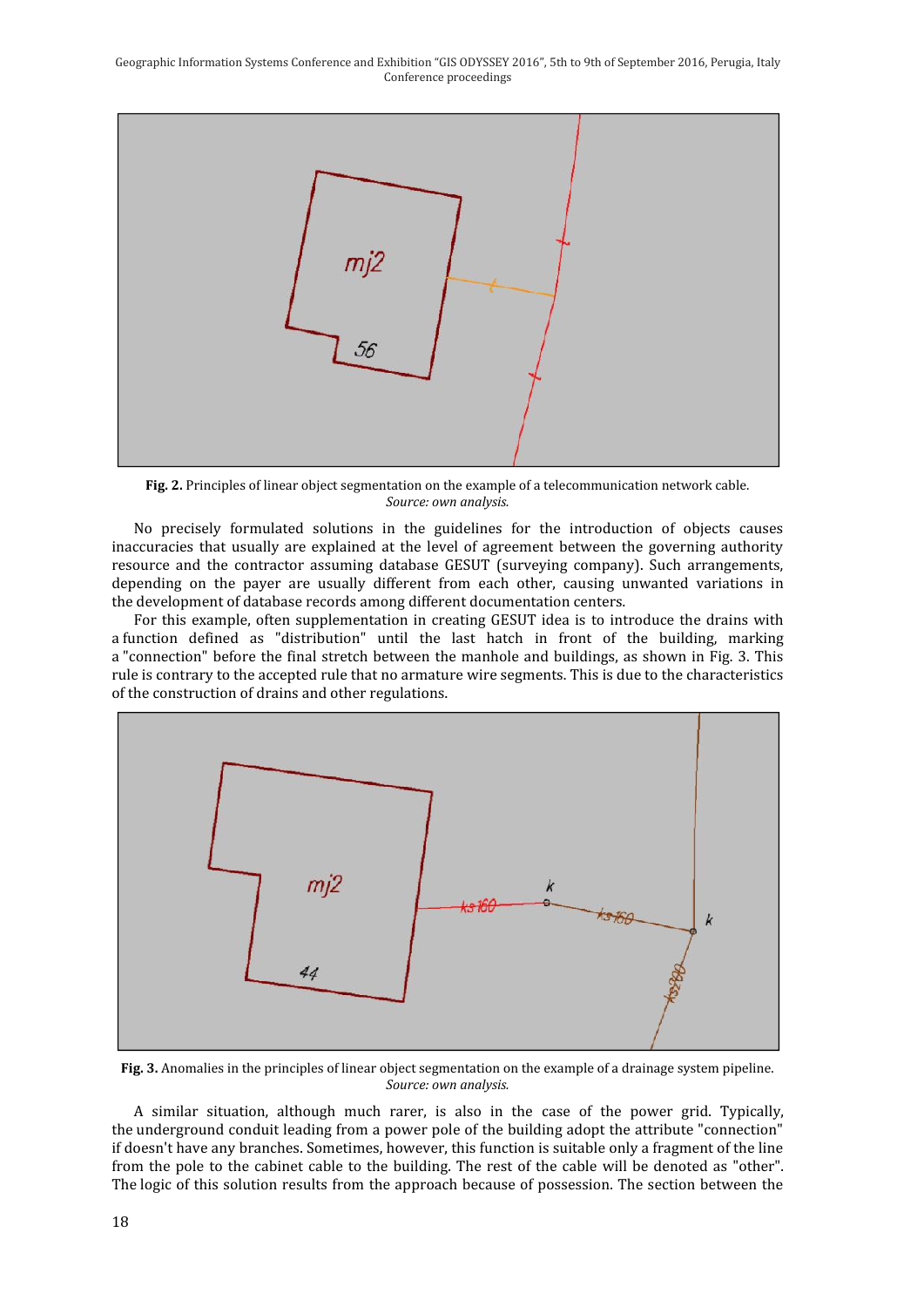pole and the power cabinet cable connection is made by the administrator of the network to the plot, and the continuation of the cable is under the supervision of the property owner. The same principle may apply to other networks in the same way.

The rules of segmentation defined by Regulation (REGULATION, 2015a) small lead to the occurrence of the base of a very long line facilities. This applies in particular for the transmission lines, which even extend for many kilometers, between the boundaries cadastral unit. This phenomenon is due to several reasons. The insertion of the object of a large size is inconvenient and easy in the case of error. Some problems also makes modification, because the editing and saving changes can be observed some difficulties in the smooth functioning of the program, due to the large amount of information needed to be checked and approval. Finally also the issue of the base portion of the contractor geodetic works in order to update it if the subject line passes through the study area will be exported in their entirety. With the excessive size of the object considerably and unnecessarily Increase the size of files to be modified.

## *The methodology of establishing object-oriented databases*

Long before the entry into force of the GESUT Regulation, on BDOT500 and basic map (REGULATION, 2013] has been written about the need for analysis of the structure of GESUT data (PARZYŃSKI, 2014), for checking the possibility of their automatic transition to the target model, consistent with the requirements of the INSPIRE Directive (DIRECTIVE INSPIRE, 2007). This would take place on the basis of a specially created for this table the translator, defining the transition from one structure to another. Paid attention to the circumstances that may stand in the way of automating the process of creating modern databases, and which, as it turned out, eventually influenced the methodology of this work (PARZYŃSKI, 2014).

Information related to the Geodetic Registration of Infrastructure Networks were previously stored in the form of maps, not directly associated with descriptive information concerning the individual elements, which in itself creates the need to build a database GESUT from the beginning. In addition, existing digital maps are unfortunately difficult or impossible to automatically implement a new data model, due to differences in the structure of graphic elements.

Examples of such discrepancies is at least a few. For example, a local settler sewer on the maps numeric prepared according to the instructions K-1 is usually introduced as the symbol (INSTRUCTION, 1998b). Regulation (REGULATION, 2015b) gave us the opportunity to bring this type of facility only as a surface. A similar situation we have in the case of aboveground power lines and telecommunications. Directions lines were previously marked with symbols (INSTRUCTION, 1998b). Now, however, they are in the form of a linear objects, which significantly alter their characteristics and causes often lack the possibility of introducing elements of pre-existing map (Fig. 4). The pole combined, was introduced by two symbols of a single column, is currently the subject line (REGULATION,, 2015b).



**Fig. 4.** An example extract of the basic map. The apparent lack of the telecommunication post, whose existence is suggested by the line direction symbol. *Source: own analysis.*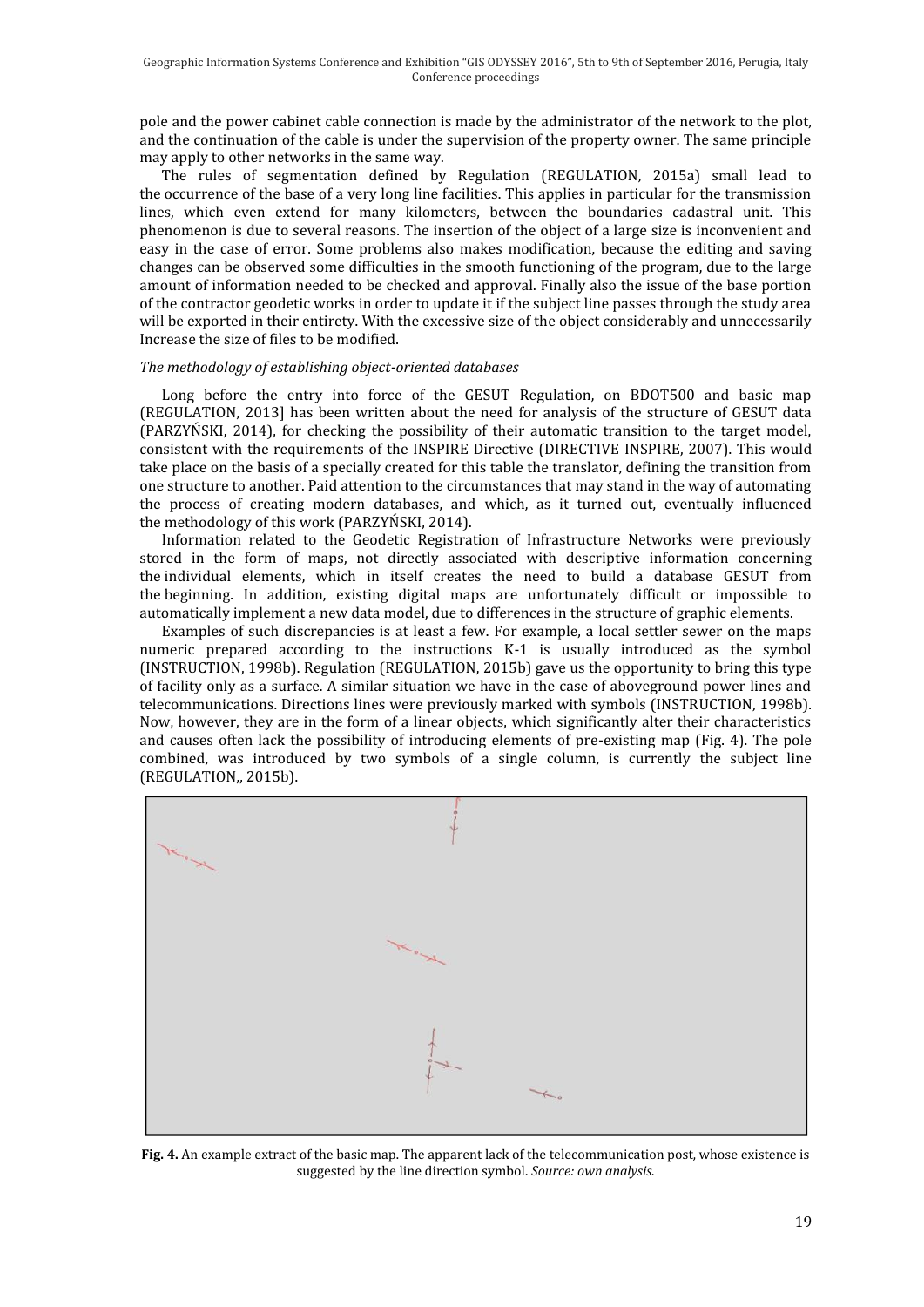Previously they had created to develop have not been so thoroughly checked for correctness of topological because they lacked the tools to perform data validation. Therefore, you have to reckon with the frequently encountered errors arising not only from the accuracy of the creators of maps, but also with frequent modifications to the current map update by the local surveying contractors. Therefore frequently encountered drawbacks of older maps are inaccurate numerical interconnected lines, uncut to the edge of the buildings wires utilities or inaccurately connected to the network technical devices.

Another difficulty limiting the ability to automate the creation of database GESUT which need to be addressed, there are errors in creation the maps, such as the lines put on the wrong layer digital map. It may happen cable whose label suggests designation as a data source "measurement on the warp," but is drawn on a layer of digitization. There are also some ambiguity in defining the type of cable. An example would be the lead local sewerage system or water supply. Usually at this layer, draw lines located on the farm, creating a local network linking local technical devices, such as settler sewage and local wells, the building and not connected to any network overall. However, there are other cases of their application, which must be separately explained and interpreted. Figure 5 shows the water supply pipe, the label describes him as introduced based on industry data. City water (dark blue) passes smoothly in the southern part of the local (light blue). Taking into account the explanations stated above, the topological relationship of these two types of wires denies the definition of the local water supply.



**Fig. 5.** An example extract of the basic map. Water supply line partly introduced on a urban layer and partly on the local level. *Source: own analysis.*

Mention at this point it is worth the problems more specific to another database, also related to the content of the basic map. Objects such as carriageways, sidewalks or lawns that are part BDOT500, should be introduced as a closed surface (REGULATION, 2015b), but with even a cursory analysis of the source of digital maps, it turns out that most of the routes is not drawn by a broken line closed. Often you can meet with individual edges, as shown in Fig. 6. A similar situation occurs with the outlines of wire utilities infrastructure.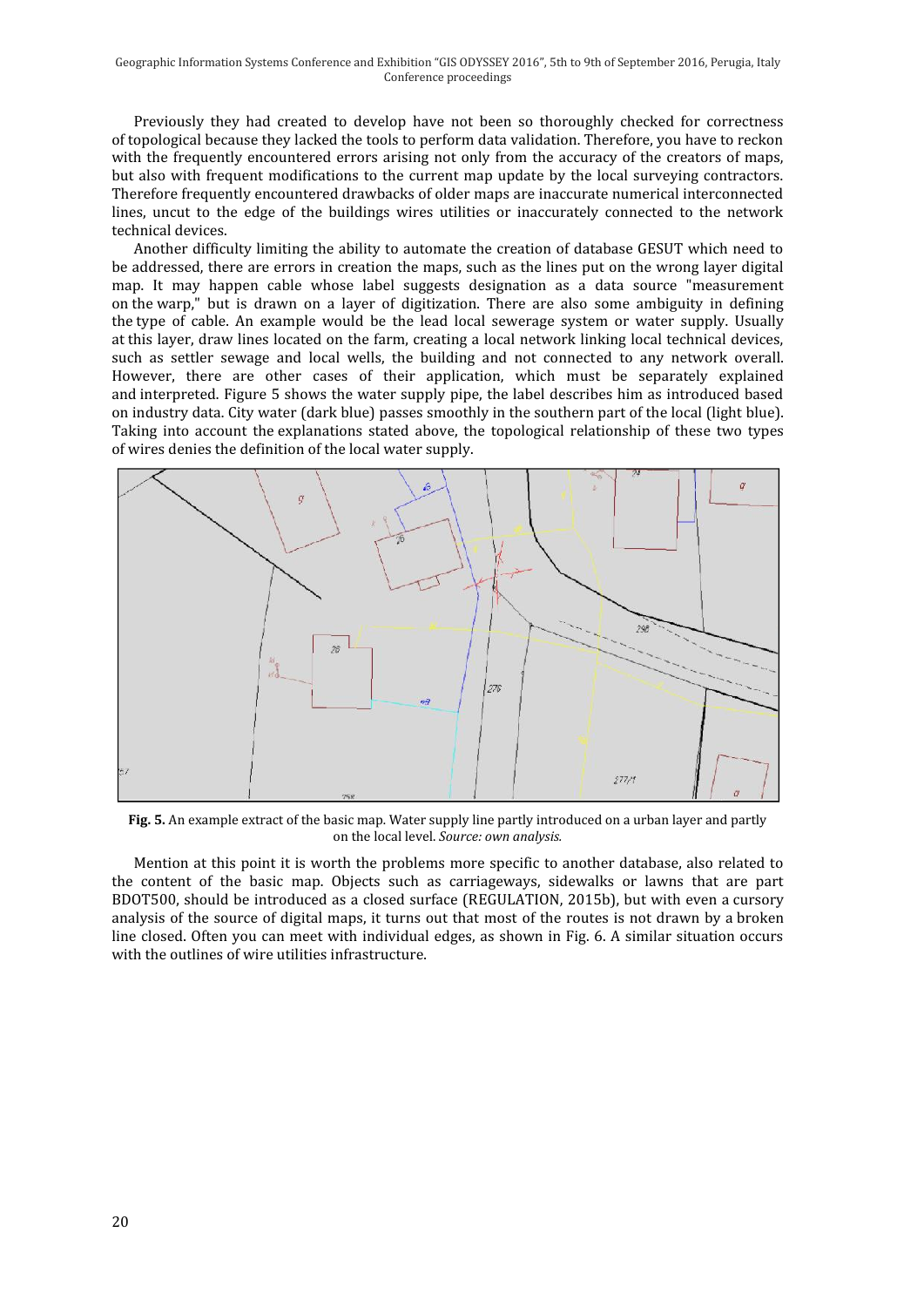Geographic Information Systems Conference and Exhibition "GIS ODYSSEY 2016", 5th to 9th of September 2016, Perugia, Italy Conference proceedings



**Fig 6.** An example extract of the basic map. Only one edge of the road with description. *Source: own analysis.*

It also happens that the edges theoretically the same object surface are drawn on different layers of digital map, for example, one edge of the road is a layer of measurement, the second layer of digitization. Contrary to appearances, this situation occurs relatively often. Unfortunately, this complicates the automation object creation. Just like practice drawing surface elements directly adjacent to another surface using only the outer edge. An example might be the sidewalk next to the building, where the default limit is the house wall, as shown in Fig. 7. Termination of good from the graphic, but the point of view of the correctness of the database – manifest error.



**Fig 7.** An example extract of the basic map. Visible edge of the sidewalk beside the building. *Source: own analysis.*

There are many of the shortcomings associated with existing and functioning every day in the district centers of documentation numerical maps, very limited capacity to carry out automated data transformation GESUT to the target model. Some of them are the result of too large differences between the structure of studies created by the principles of technical instruction K-1 (INSTRUCTION, 1998b) and modern databases. Others are the result of careless create the digital map. This does not mean, however, that it is useless for creating a database GESUT. On the contrary, still plays a key role and its existence for a given unit of the register is for the contractor work very handy.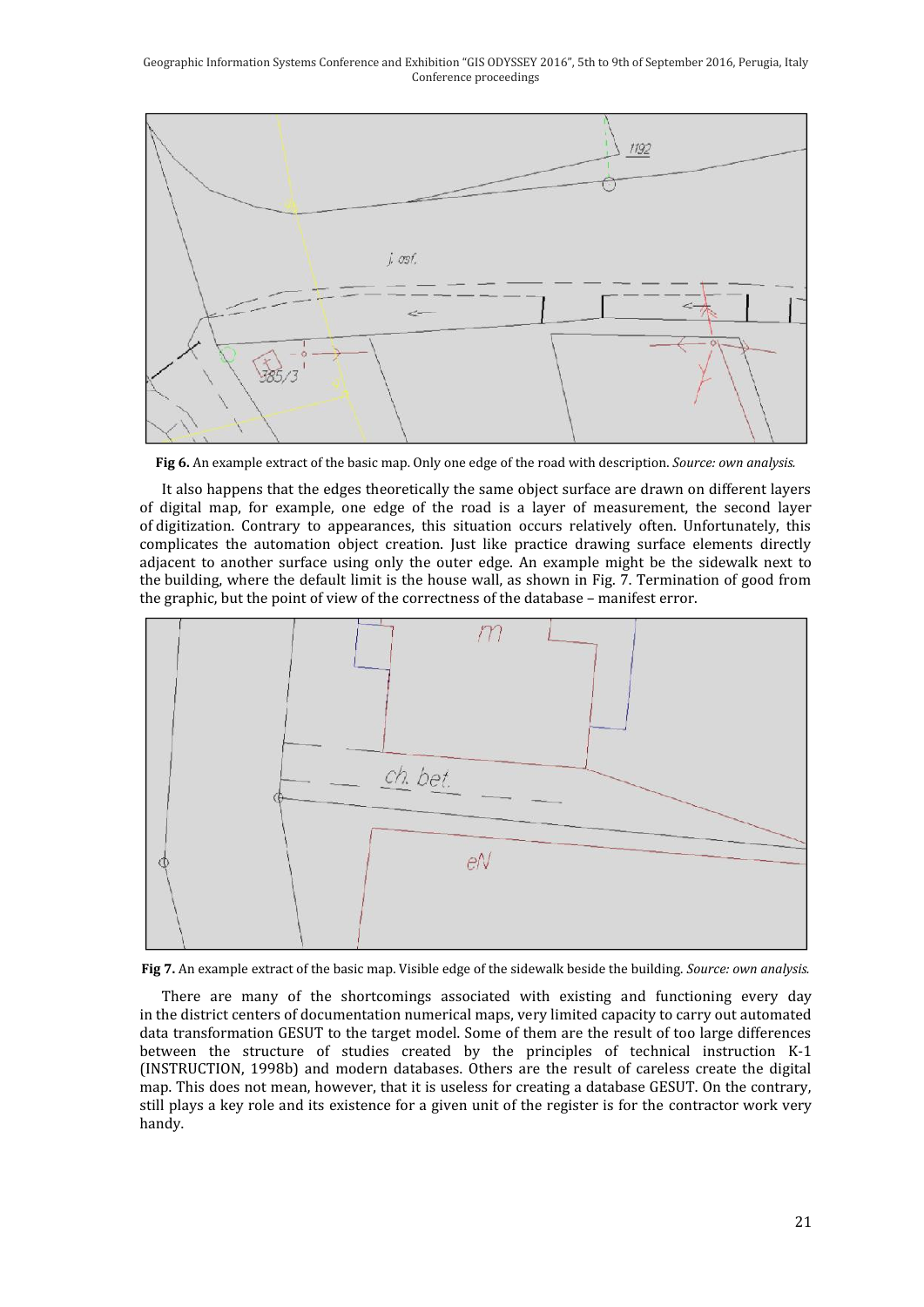## **Conclusions**

In conclusion it should be emphasized that the in issue of newly introduced legislation important is the scale of the significance of these differences between the Polish legal standards (REGULATION, 2015a, 2015b), and the European target model (BRÖNNIMANN et al., 2013). Problems arising from them are related to the same as anomalies in generating the correct files GML based on already developed the data contained in the conceptual model, ie the interoperability between the various levels of the European system of Spatial Information Infrastructure. The creation of a national system that is not compatible to his counterparts in other member states of the European Union puts its creators before the question about the meaning of its introduction.

This is because the Regulation (REGULATION, 2013) and Regulation (REGULATION, 2015a, 2015b) have been introduced in Poland by the law on Infrastructure of Spatial Information (ACT, 2010), which is the transposition of the INSPIRE Directive of the European Parliament (DIRECTIVE INSPIRE, 2007). In this document you will find many expressions relating to the need to ensure the interchangeability of spatial data between the various levels of administrative, aimed to help in achieving key objectives related to environmental protection.

Directive (DIRECTIVE INSPIRE, 2007) in their assumptions speaks directly about "interoperable spatial data", which are assumed to be used at different levels of public administration, with a focus on interchangeability and sharing, also in the "Community and transboundary context." The problem is that the differences between European and Polish standards, creating spatial databases, such as GESUT, significantly hinder this type of action. In the same way ambiguity in generating GML based on the already finished studies may hinder communication between public authorities.

Without a doubt, the work on informatization of spatial information resource will be conducted in our country with the activity of not less than before. The more that the approaching deadlines for the work provided for in the Geodetic and Cartographic Law (ACT, 1989). According to Polish law the authorities could lead map basic in analog form until 31 December 2013 at the USTAWA (1989). However, many documentation centers use the opportunities in the form of raster maps, which vector data supplemented systematically. This is possible by the end of 2016. After that period, according to the Act (ACT, 1989) all documentation centers in the country should base its work on databases of spatial information in accordance with Directive of the European Parliament (DIRECTIVE INSPIRE, 2007).

As is clear from the research conduct basic map in the form of analog creates far fewer problems. However, in a few years it may prove to be the difference in the specification of data from the Polish resources, and their counterparts from other member states are too large and prevent the implementation of projects requiring the integration of spatial data on a European scale.

Work on the creation of spatial databases, including GESUT are very tedious and time consuming. Currently, due to the lack of appropriate tools to automate this process, most of the line and point you need to redraw. This situation entails costly implementation of IT solutions. For work related to the establishment of object-oriented databases GESUT and BDOT500 Head Office of Geodesy and Cartography announced allocation of 79 million zł (GEOFORUM, 2016). This will be complemented by another million from the Regional Operational Programmes. The same Subcarpathian Voivodeship provides nearly 270 million zł to improve the efficiency and availability of e-services, including Subcarpathian Spatial Information System, which has to get the most out of 190 million zł. This project provides, inter alia, establishment of databases GESUT 139 units of registration (GEOFORUM, 2016).

In the face of such exorbitant sums which are used to adjust geodetic standards INSPIRE, it is hard to understand the slowness of the work related to the harmonization of Polish law with European guidelines, which are essential and most important in the European Directive (DIRECTIVE INSPIRE, 2007).

The process of implementation of IT solutions of the Infrastructure of Spatial Information is difficult, time consuming and expensive, but also very necessary to carry out. Improves access to the required data enables the implementation of large-scale projects and reduces the cost of doing resource. Standardization of storage and data exchange initiative is good and right. In Poland so far we have been on this issue quite a big problem, because the provisions on geodetic left a lot of room for interpretation. INSPIRE Directive (DIRECTIVE INSPIRE, 2007) and the need to harmonize Polish regulations (REGULATION, 2013, 2015a, 2015b) in order to ensure interoperability of spatial data at national and international level is a chance to organize and standardize the performance of geodetic works in our country.

Work on the foundation of object-oriented databases GESUT are hampered by inter alia errors in source materials and scarce resources to optimize the process. However, there are obstacles with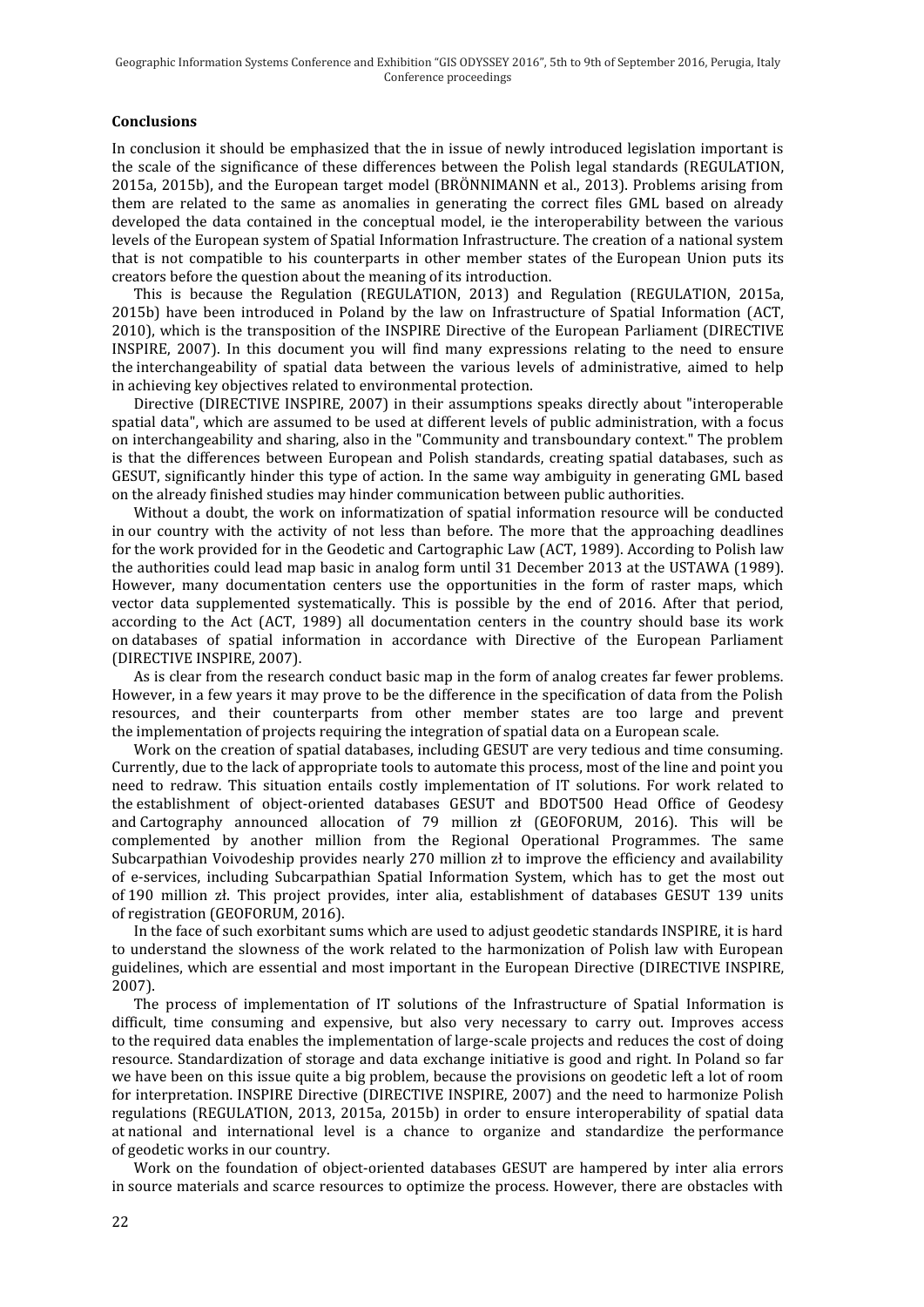which you can cope by, for example, fine-tuning applications used to control it. The creation of additional functions enabling the automation of certain tasks performed by setting up databases of spatial information undoubtedly would improve the efficiency of performing work associated with them. It would reduce the number of errors resulting from the need to re-repeating the same steps to manually enter information into the database.

As it turns out, the biggest problems in the implementation of standards, the creation of the Infrastructure for Spatial Information, as defined in the INSPIRE Directive (DIRECTIVE INSPIRE, 2007), causing irregularities in the Polish legislation. There are some errors resulting from careless when created confusion and excessive spaciousness. Unfortunately, they do not provide interchangeability of spatial data between the member countries of the European Union. In the future, non-refined can lead to the need for upgrading databases created in accordance with their guidelines in order to adapt to the structure proposed in the application UML diagram contained in the guidelines INSPIRE (BRÖNNIMANN et al.,2013). Most likely however, this will not happen and the data of the Polish resources will be adapted to European specifications using a specially created for this purpose, although such activities are not consistent with the spirit of INSPIRE.

## **References**

- ADAMCZYK, T., BIEDA, A., DĄBROWSKI, J., DĄBROWSKA, T., FLOREK, R., GRYNISHAK, M., HANUS, P., JASIŃSKA, E., KRZYŻEK, R., KWARTNIK-PRUC, A., PREWEDA, E., SKULICH, M., SZAFARCZYK, A. 2014. *Chosen issues of geodetic science* , p.104-107, Jarosław.
- BALAWEJDER, M. (ed.), MIKA, M. (ed.), BUŚKO, M., CELLMER, R., JUCHNIEWICZ-PIOTROWSKA, K., LEŃ, P., SZCZEPANKOWSKA, K., WÓJCIAK, E., WÓJCIK-LEŃ, J., ŹRÓBEK, S. 2015. *Aktualne problemy gospodarki nieruchomościami w Polsce na tle przemian organizacyjno-prawnych (Current problems of real estate management in Poland against the background of changes of organizational and legal),* WSI-E. ISBN 978-83-60507-20-9, pp. 144. Rzeszów.
- BIEDA, A., BYDŁOSZ, J., PARZYCH, P. 2013. *Actualization of Data Concerning Surface Flowing Waters, Based on INSPIRE Directive Requirements.* Geomatics and Environmental Engineering Volume 7, Number 1, p. 25-36, Kraków.
- BRÖNNIMANN, F., ŠESTIĆ, M., GONZÁLEZ PÉREZ, P. A., HAUGAN, F., MAGDALINSKI, N., MISEREZ, K., PFAFFINGER, N., RITSCHL, J., SCHWARZBACH, F., VANBOCKRYCK, J., ALÓS, A. L. 2013. *INSPIRE D2.8.III.6. Data Specification on Utility and Government Services – Technical Guidelines*, European Commission Joint Research Centre.
- BYDŁOSZ, J., BIEDA, A. 2013. *New regulations for building information infrastructure in Poland*. Proceedings International Conference SDI & SIM 2013, p. 31-41, Skopje.
- DIRECTIVE INSPIRE 2007/2/EC of the European Parliament and of the Council of 14 March 2007 establishing an Infrastructure for Spatial Information in the European Community (INSPIRE) Official Jurnal of European Union L108/1.
- GEOFORUM / http://geoforum.pl/?page=news&id=20897&link=nowoczesny-pzgik-juz-za-trzy-lata- (access 02.01.2016).<br>GEOFORUM / http:
- http://geoforum.pl/?page=news&id=21029&link=270-mln-zl-na-podkarpackie-euslugi-w-tym-geodezje (access 02.01.2016).
- IZDEBSKI, W. 2013. *Siedem grzechów (Seven deadly sins)*, Geodeta, 6/2013, pp.22-26, Warszawa.
- IZDEBSKI, W. 2014. *Krok do przodu, dwa do tyłu (One step forward, two reverse)*, Geodeta, 12/2014, pp.10-15, Warszawa.
- KUBIK, T. 2009. *GIS Rozwiązania sieciowe (GIS Solutions Network),* PWN, Warszawa.
- PARZYŃSKI, Z., CHOJKA, A. 2013. *Infrastruktura Informacji Przestrzennej w UML (Infrastructure for Spatial Information in UML)*, Geodeta, pp.77-86, Warszawa.
- PARZYŃSKI, Z. 2014. *Transformacja z głową (Transformation of the head)*, Geodeta, 1/2014, pp. 40- 42, Warszawa.
- REGULATION of the Minister of Administration and Digitization of 12 February 2013 on the database of Geodetic Registration of Infrastructure Networks, databases of topographic objects and the basic map (Official Journal 2013, item 383).
- REGULATION Minister of Administration and Digitization of 21 October 2015 on the base GESUT district and national databases GESUT (Official Journal 2015, item 1938)(a) (REGULATION, 2015a).
- REGULATION Minister of Administration and Digitization of 2 November 2015 on the databases of topographic objects and basic map (Official Journal 2015, item 2028)(b) (REGULATION, 2015b).